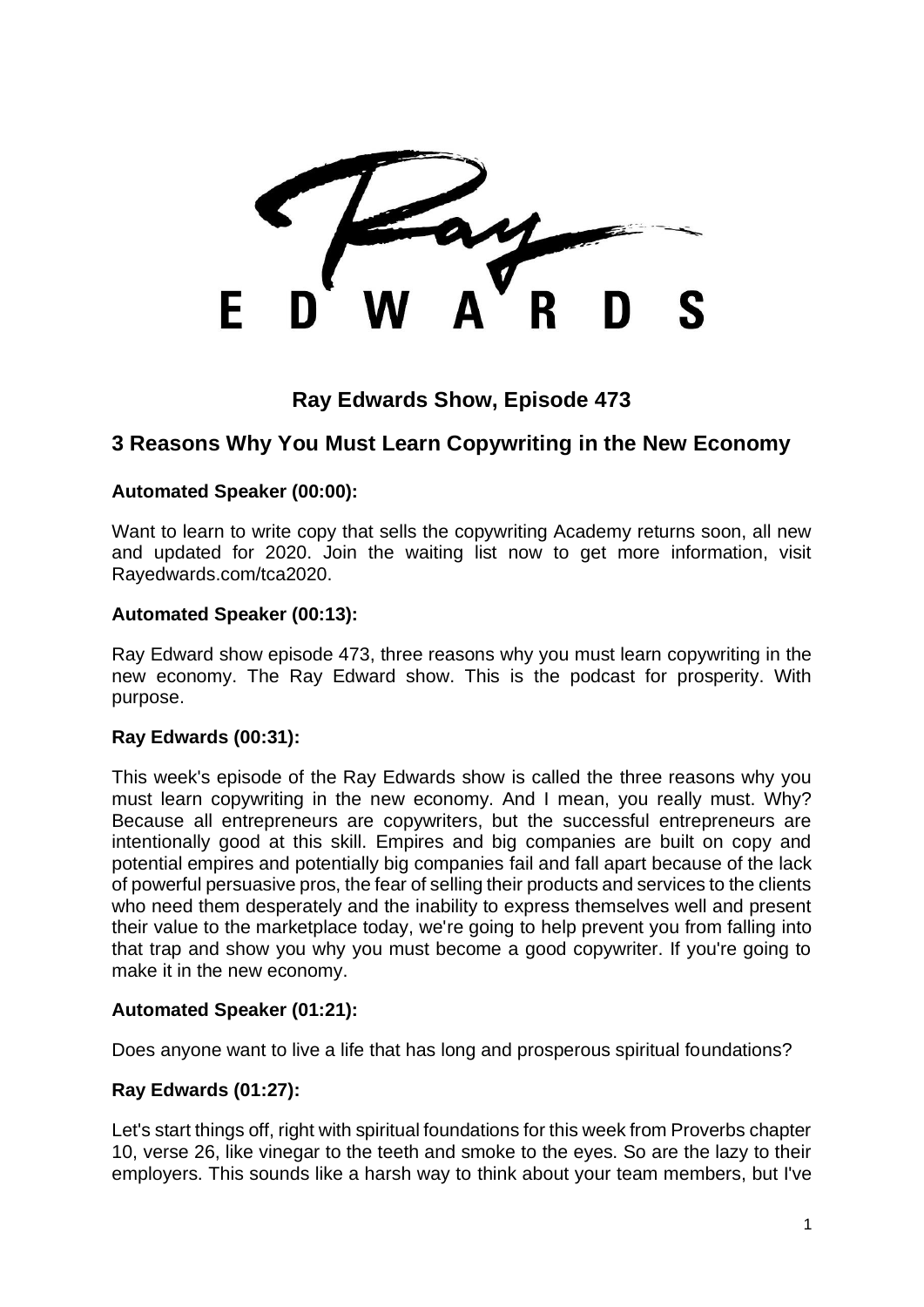seen this over and over again in the business of my clients, my friends, and even in my own business, bad employees, this doesn't mean they're bad people, but they have a behavior problem that affects the entire team, one person can drain the life out of an entire business. If you let them skills are important, but attitude is essential. You can teach skills and you can coach behavior, but you cannot change character. And that's what we're talking about. Character traits, which is not to say character cannot be built or changed and improved. It can, but it's 100% an inside job. In other words, the person with a character problem has to want to change. They have to want to not be lazy. They have to want to not be a gossiper or a troublemaker, a pot stirrer if I may say so. You cannot force them to change their character. You can force them to change their behavior for a little while to fool you, but their character will win out in the end. And trust me, if they don't want to change, they're not going to change. You do not have a solution to a problem. They do not think they have try fighting that battle. And you end up with the unpleasantness of vinegar and smoke, and it's a bitter and tearful experience. Indeed, better to send them on their way better, still to hire the people with the right character to start with because like vinegar to the teeth and smoke to the eyes. So are the lazy to their employers. Proverbs chapter 10, verse 26.

### **Automated Speaker (03:07):**

Now simple hacks that make life cheaper, easier and faster. Ray's tip of the week.

### **Ray Edwards (03:13):**

This is one of the more common questions I'm asked. What app do you use to do all your writing these days you to use Evernote for everything, do you still do that? No, I do not. I still use Evernote because I have so much stored inside of it. But my writing app of choice, the one place I go to write everything these days is Ulysses. It's the ultimate writing app. If you have a Mac, use an iPad or iPhone, if you have all three, like I do, I think it's almost indispensable. This is a focused writing experience. It combines the effectiveness of great document management plus almost instant sinking, synchronizing, and flexible export options. So, you can export your documents in any format you need them in; PDF, rich text, markup, HTML, you name it. It works for writers of all kinds. So, let me ask you this about your writing.

### **Ray Edwards (04:01):**

Do you sometimes struggle with getting distracted easily? Like on my screen right now, my Mac I've got Slack open. I've got Chrome open. I've got Safari open. I've got QuickTime audio recorder open to record this podcast. Yes, that's what I use to record my podcast. Believe it or not. Cause I don't edit them. Somebody else does that for me. I just speak. And it happens because I wrote my outline already. I wrote my outline and Ulysses. Ulysses helps you focus on what you want to say. Not on all the other extraneous details. A lot of writers love the way Ulysses causes you to be immersed in the text and the text only. And that helps you focus on what you're saying helps you be more productive. It's a full-fledged writing tool, but it stays completely out of your way when you're creating the words that matter for that reason. I like this one better than any other distraction, free writing app, and there are many of them. I know there are many great ones. I use them. I probably have them on my Mac right now, but my favorite, the one I use all the time is Ulysses. Do you ever get tired of dealing with all the files and folders and trying to organize your documents and your source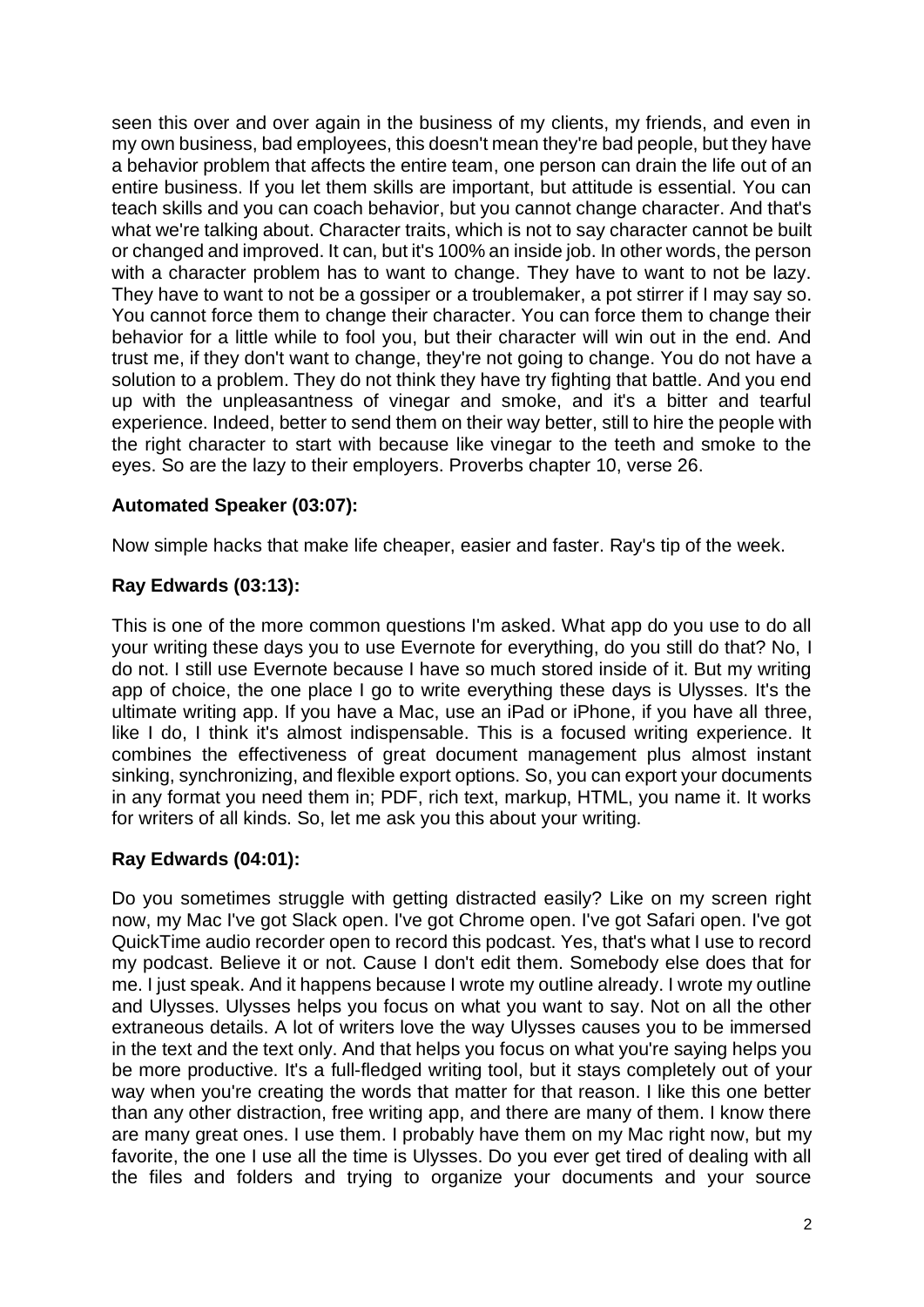documents, your research documents, Ulysses organizes everything in one place. There's a unified library that holds everything you will ever write. All the research you need. All the notes you have, whether it's love letters or sales pages or email campaigns or daily blog posts or you're writing the great American novel writings in the best organized fashion it could possibly be. Plus, it's in a universal text format that could be used by any app and you can export it in any format. As I said before, this way you can focus on doing the one thing it's most important, getting the right words down on paper or on the hard drive as the case may be.

## **Ray Edwards (05:36):**

Do you get some of your best ideas when you're away from your desk? Most of us do with Ulysses. You can capture your ideas anywhere. Anytime doesn't matter. If you're on the sofa, if you're at a coffee shop, you're waiting for a bus waiting for a ride. You're riding in the car. Somebody else's driving work wherever you are. Even if you're driving, I use my watch my Apple watch. I can dictate a note drafts and it automatically gets sent over to Ulysses through an automation that takes a little geekery. We're not going to talk about today, but you can use the Ulysses on all your Macs, all your iPhones, all your iPads, you get an identical feature set. So, it all works the same way everywhere with iCloud, your whole library syncs back and forth between all your connected devices. And you can always continue where you left off. It's that easy, never lose another idea. Do you want your writing to look great everywhere you publish it? Not just on paper. Ulysses can transform your text into beautiful PDFs, word documents, eBooks, properly, formatted in style, looking great in whatever format you needed in including HTML. You can even publish to WordPress and medium right from inside the app. Amazing. I know I can't say enough good things about it. I do all my writing inside this app is called Ulysses. Check it out today. There's a link in the show notes

### **Automated Speaker (06:46):**

And now our feature presentation.

### **Ray Edwards (06:49):**

All right, here, we are three reasons why you must learn copywriting in the new economy. First, let's start with this. What is copywriting? Anyway, it's the writing of the words that sell. This writing might take the form of an ad in the form of an email sales page or even a social media post or podcast episode like this one, but you're always trying to sell something. It's been my experience that whenever you write anything, whether it's any of those things I've mentioned or anything else, whenever you communicate for that matter, you're in the business of trying to persuade people of something, whether it be trying to talk your partner into where you're going to have dinner tonight or what you're going to have for dinner tonight, who you're going to have over as guests, what car you're going to buy, or what new sofa you want for the living room. You're persuading, whether you're talking about politics or social issues, you're persuading. If you're trying to sell a product for sure you're persuading, and your persuasive argument is always going to be better. If you write it down in advance and think it through, you need to think through the logic chain for why you want people to agree with you and what the consequences of them not agreeing with your conclusion might be without an intentional sales message.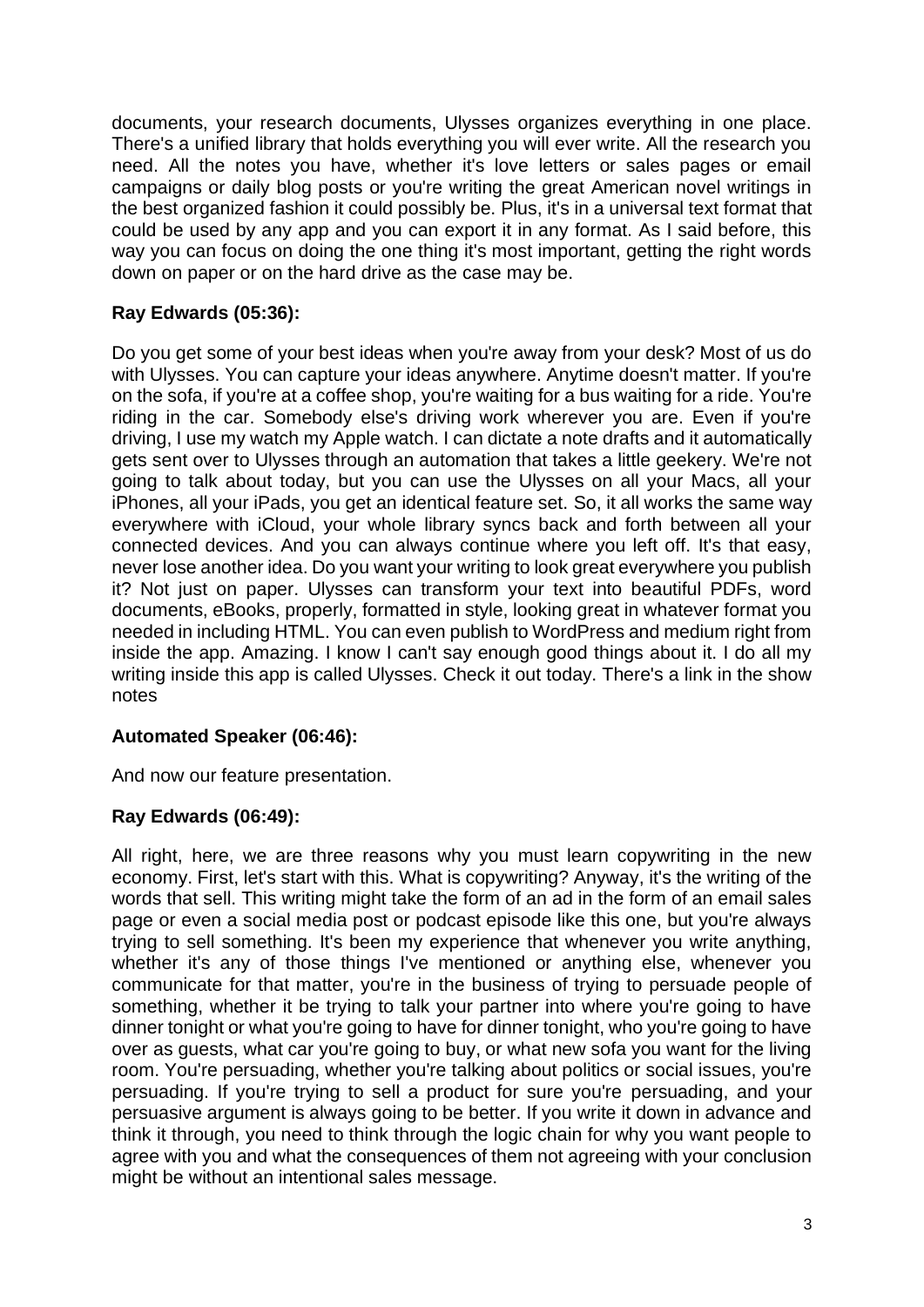### **Ray Edwards (07:56):**

You can fall victim to not conveying the value you actually provide. You can fall victim to not telling people what they need to hear in order to improve their lives, to make their business or their family or their finances or their time management better. This could mean the total failure of your business or idea. And it also could mean failure on the part of your customers or clients fail to serve the people you're called to serve. And your business will be a total failure or maybe even worse. It could mean you have an obscure hanging by the fingernails, kind of success. Barely scraping by constantly stressed out and worried about sales and revenue and profits and payroll. Whether you're going to be able to make it from month to month, that's no kind of life to live.

### **Ray Edwards (08:36):**

It's certainly not the abundant life. We're all seeking after as entrepreneurs. So, here are the three reasons why you must learn copywriting, especially in a new economy. Number one, if you haven't figured it out, already business comes down to selling. Selling is not a bad thing. Selling gets a bad rap. People think of salespeople as being pushy or manipulative, but that's the worst kind of selling. It's the least skilled kind of selling real selling is service, and it starts with listening first, in fact, in my pastor framework for writing copy, but you can read about on my website for free, by the way, in the pastor framework, each letter of the word, pastor P A S T O R stands for part of the process and the P stands for person problem and pain. And it means stopping to think about the person to whom you're writing or talking. If you're on a podcast episode or you're speaking to through video, if you're on zoom or you're making a YouTube video, it doesn't matter how you're communicating. It starts with writing out the script or at least writing down the points you want to make. And you begin with thinking about the person to whom you're communicating. What is their world like? What are their needs? What are their desires? What are their fears? What are the consequences if they don't fix the problem, you have come to solve or help them solve? Showing them the consequences shows them the pain they'll suffer. If they don't solve the problem. And that's not selling by fear, it's selling by reality is saying, look, if you don't solve this debt problem, you're eventually going to run into real trouble. If your income stream dries up, whatever problem you have living in denial and not solving, it always makes the problem worse. It's better to solve the problem now. And if you have the solution for people, you owe it to them to show them what the solution is and show them what the cost of not solving the problem is to right now. That's what it means to be aware of the pain and the problem you're helping them to solve. Showing them pain is not manipulation. It's reality therapy. And a lot of people need some reality therapy right now for many, many problems. I'm sure the problem you help people solve is one of those. So, business comes down to selling. If you're not selling, you're not going to be in business very long reason.

# **Ray Edwards (10:34):**

Number two, you must learn copywriting in this new economy. Copywriting is the act of putting your best sales pitch into writing. This is important. A lot of people think they're just naturally given the gift of gab. They're given the gift of being able to talk with people and hold engaging conversations. And that may be so, but none of us are born with the gift of rhetoric or the gift of arguing a point. And I don't mean arguing as in having a fight. I mean, arguing as in making a logical presentation of why your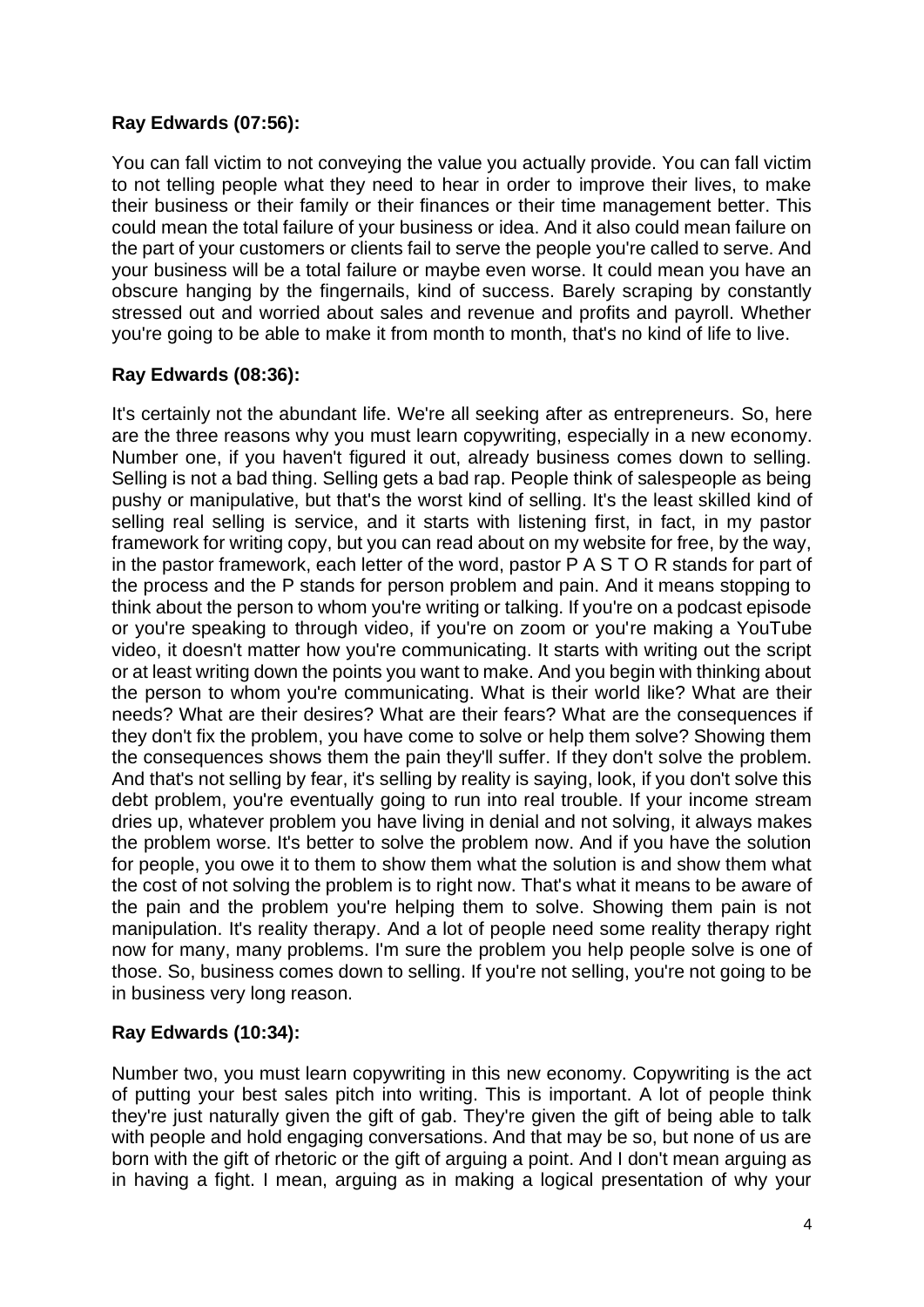solution to the problem is the best solution for the person you're speaking with, how it benefits them, how it leads them, not just away from the problem, but toward their aspirations, the life they dream of the possibilities they see before them, the better future that lies in store for them. If they solve this problem that you're helping them solve right now, that's what it means to put your best sales pitch in writing. It means put your best reasoning on paper so you can then deliver it clearly on video, on audio, in whatever modality you may be expressing it.

# **Ray Edwards (11:28):**

You're making your best argument in their best interest. And reason. Number three, why you must learn copywriting, especially in the new economy, is the entrepreneur with the best copy wins. It may not even be the entrepreneur with the best product. And I'm certainly not endorsing that you make an inferior product or service. I, in fact, urge you to do the opposite urge you to provide maximum value excellence, outstanding value, outstanding assistance, real solutions, to real problems in the most excellent way you're capable of and demonstrating what Jay Abraham calls the strategy of preeminence. Be the preeminent provider, be the preeminent solver of this problem. But if you don't communicate that you are, nobody will know. And if nobody knows, they will not buy from you. If they don't know the reasons why you're a superior solution to their problem, they will not buy from you. If they don't buy from you, you'll be out of business and you won't be helping anyone.

# **Ray Edwards (12:23):**

So, it's not always the entrepreneur with the best product that wins. It's not always the company with the best product. It's the company with the best product that communicates best. That's the one that wins, and it gets more complicated than that too, because the very best copy uses certain language patterns and persuasion devices that evoke a response. As more than just a well-worded sentence, it's a deep psychological strategy. A phrase can distill an idea so powerful that it says volumes. And just a few words. Think of these phrases that you probably already know, Zig Ziglar said, you can get everything you want in your life. If you help enough other people get what they want. That's an entire philosophy of life summed up in one single powerful piece of copy. A thousand songs in your pocket that's how Steve jobs described the iPod. When he first made it available a thousand songs in your pocket, that one simple sentence, six words long described the entire benefits of the entire product instantly in a way that people could understand it. They were already MP three players available in the market, but nobody had ever talked about having a thousand songs in your pocket and it stuck so well. We still remember to this day, many years later.

# **Ray Edwards (13:33):**

Your past does not equal your future phrase, made famous by Tony Robbins, which comes up again and whole philosophy of life. Just because things have always been this way with you doesn't mean you can't change. You can't improve. You can't reach new levels of achievement. You can't reach new levels of success with your copywriting skill, with your communication skill, because the quality of your business depends on the quality of your communication. And that comes down to being able to write good copy.